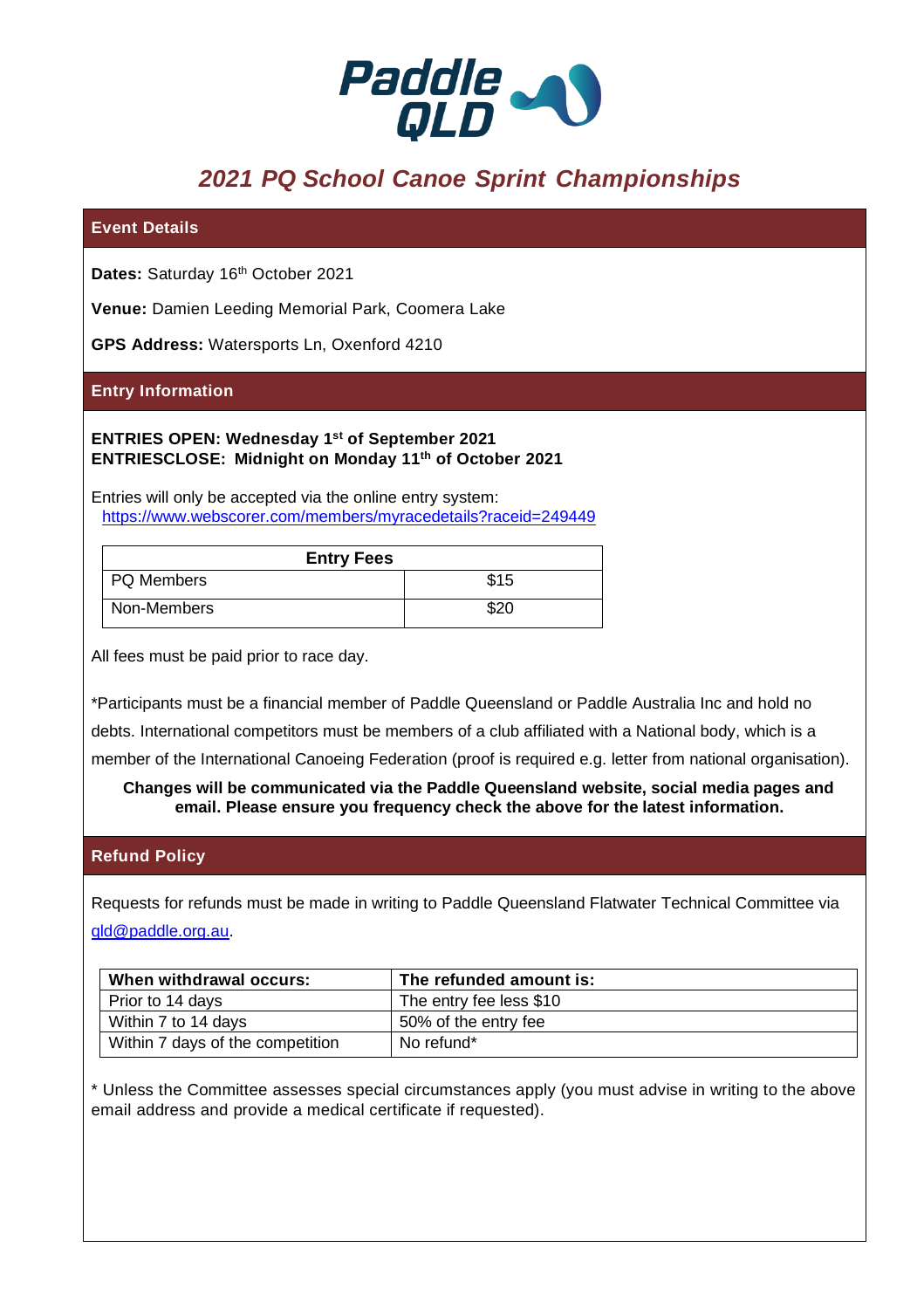

# **Craft, Categories and Distance**

## **Age Groups**

Female and Male, Mixed – U10, 12, U14, U16, U18

#### **Notes:**

• The age you are as of **31st December 2021** determines your age group, irrespective of the competition date.

**Example 1:** If the event is in October and you turn 15 in November (after the event), you will be in U16.

**Example 2:** If you are turning 14 in 2021, (regardless of when the month), you will compete in U14s.

- Age groups may be amalgamated according to the entries received.
- Paddlers may only enter one age category and may choose to race in a higher age group.
- Mixed Team Boats there must be a 50/50 split to be categorised as a mixed Team Boat IE: 2 Boys & 2 Girls in a K4. If there is not a 50/50 split, the boat will race in the majority.

| Craft      |                                       |  |
|------------|---------------------------------------|--|
| Single     | K1, C1, OC1, SUP, Ski, V1, TK1        |  |
| Team Boats | K2, K4, C2, DBL Ski, OC2, OC3/V3, OC6 |  |

#### **Notes:**

Subject to amalgamations:

• Juniors in a team boat must race in the age category of the oldest paddler.

# **Distance**

500m – Teams and Singles 200m – Singles only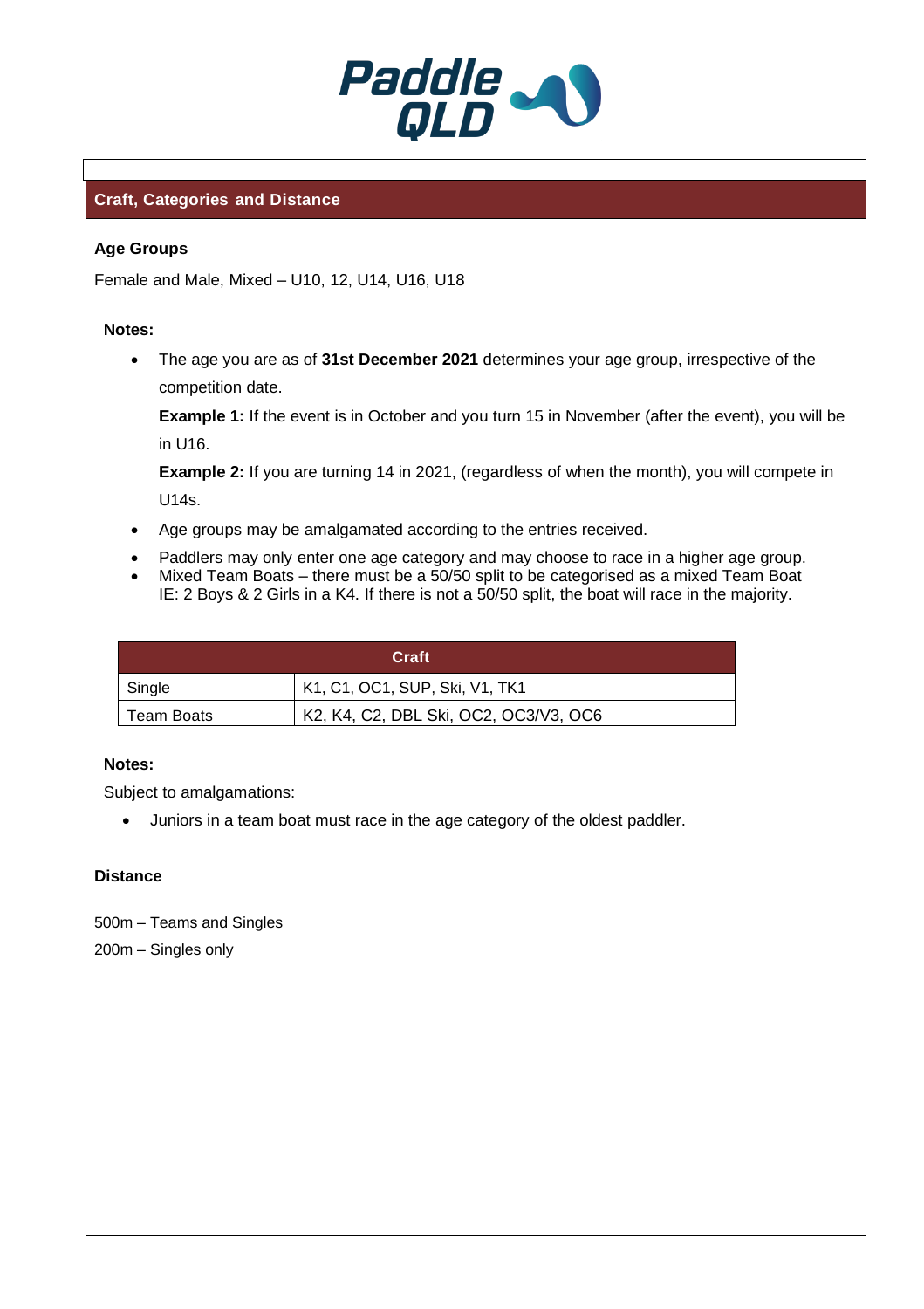

#### **Course details**



# **Provisional Race Schedule**

| Saturday 16 October, 2021 |                                         |  |
|---------------------------|-----------------------------------------|--|
| $7:00 \text{ am}$         | Boat Numbers available for collection   |  |
| $7:30$ am                 | Close of scratching to Chief Official   |  |
| $8:00$ am                 | <b>Competitor Briefing</b>              |  |
| 8.30 am                   | Commencement of single boat competition |  |

#### **A full race schedule will be provided after entries close**

## **COVID 19**

Queensland's COVID Safe Future Stage 5 roadmap is focused on moving Queensland outside. Outdoor events with a COVID Safe Events Checklist are permitted up to 1000 attendees.

The 'New Normal' of maintaining physical distancing (1.5 metre),

Wear a mask when distancing is not possible,

Maintain good hand hygiene,

Stay at home when sick,

Allowing for effective contact tracing,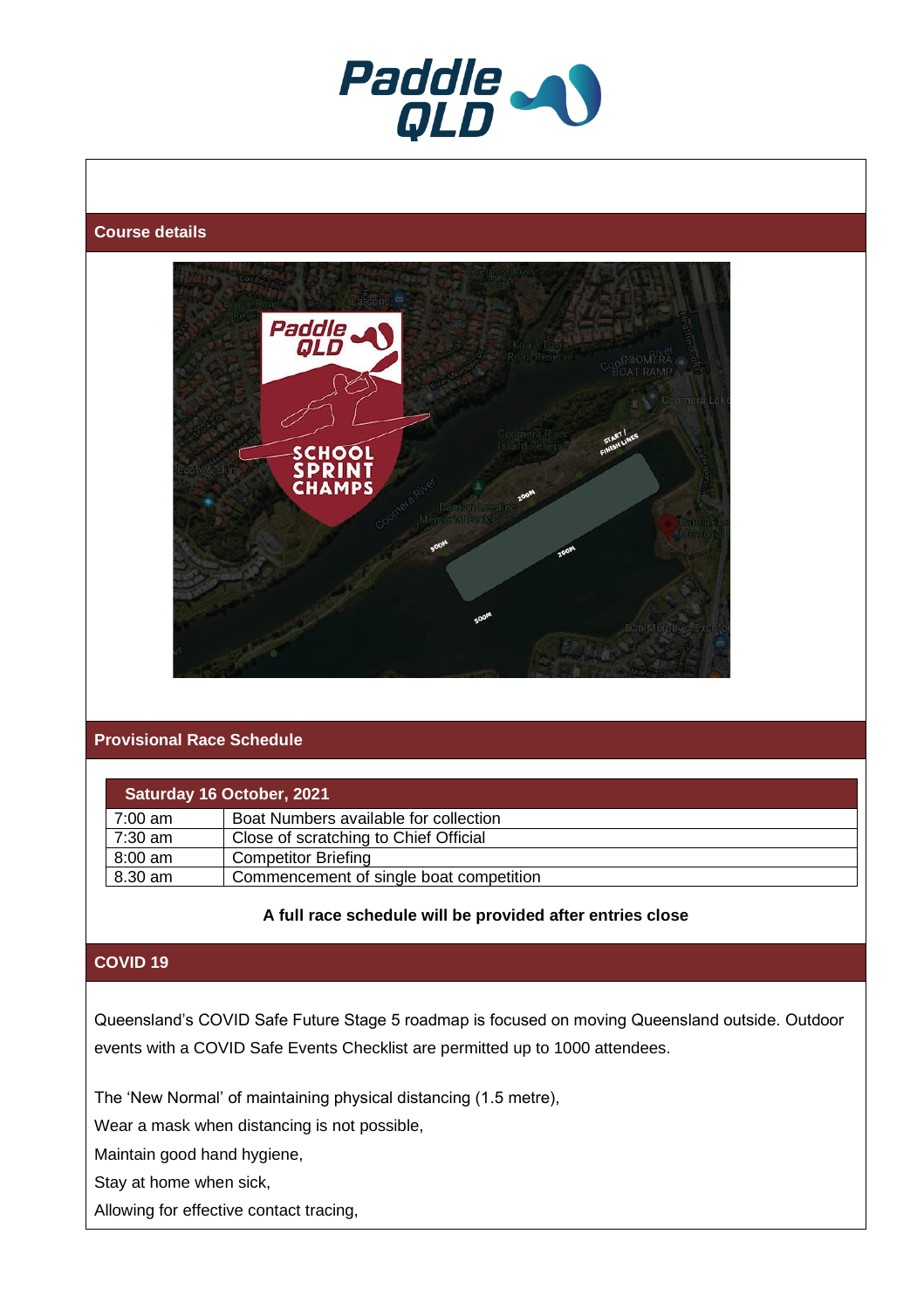

Rapidly responding to outbreaks and Restricting attendees who have travelled from hot spots is to be maintained.

The Paddle Queensland 2021 Queensland Canoe Sprint Championships will adhere to the Approved Aquatic Sport Sector COVID Safe Industry Plan and the Outdoor Events COVID Safe Events Checklist for fewer than 1,000 people.

## **Medal Policy**

Medals will be presented to those who come first, second or third. Presentations of medals will be made throughout the day. All winners are named as the PQ State School Champion for their class.

Competitors are required to dress appropriately for medal presentations: Club uniform or neat casual dress in club colours should be worn. Togs, towels and/or bare chests are not appropriate as a way of showing respect for our sport and the dignitaries who may be presenting medals.

# **Adverse Weather**

In the event of a race cancellation due to cyclone, storm, rain, inclement weather, or other "Act of God" conditions, entry fees shall be non-refundable.

Notice of cancellation will be given to competitors via the email address supplied upon registration and will be made no later than COB Friday 8 October, 2021.

It is the responsibility of the Safety Officer to constantly monitor weather conditions and racing may need to be cancelled at shorter notice than advised above.

# **Competition rules**

The Championships are conducted under the [ICF Canoe Sprint Racing Competition Rules -](https://www.canoeicf.com/sites/default/files/rules_canoe_sprint_2019.pdf) Current [Version dated 1 January 2019](https://www.canoeicf.com/sites/default/files/rules_canoe_sprint_2019.pdf) and [PA Canoe Sprint Competition Rules -](https://sprint.paddle.org.au/wp-content/uploads/sites/16/2018/10/2018-PA-Sprint-Competition-Rules-V3.pdf) Current Version dated

[September 2018.](https://sprint.paddle.org.au/wp-content/uploads/sites/16/2018/10/2018-PA-Sprint-Competition-Rules-V3.pdf) It is the responsibility of the competitor to be familiar with these rules.

In addition to the established PA and ICF rule, the Chief Official may instruct the starter to enforce a **"next false start and out rule"** to ensure the smooth running of the competition according to the published time schedule.

It is the competitors' responsibility to know the rules of the competition.

Any competitor who is unsure of any detail, or has a problem concerning the running of the championships should seek clarification through their team manager or coach to the Chief Official.

Any protests accompanied by the **\$50 protest fee**, must be delivered to the Chief Official within **30** 

**minutes** of the completion of the relevant race/incident by either the team manager or the coach. **The** 

**fee is non-refundable, no matter the outcome of the protest.**

# **Safety**

**All competitors 14 years and under, or any person who cannot swim or is not a confident swimmer must wear a lifejacket.**